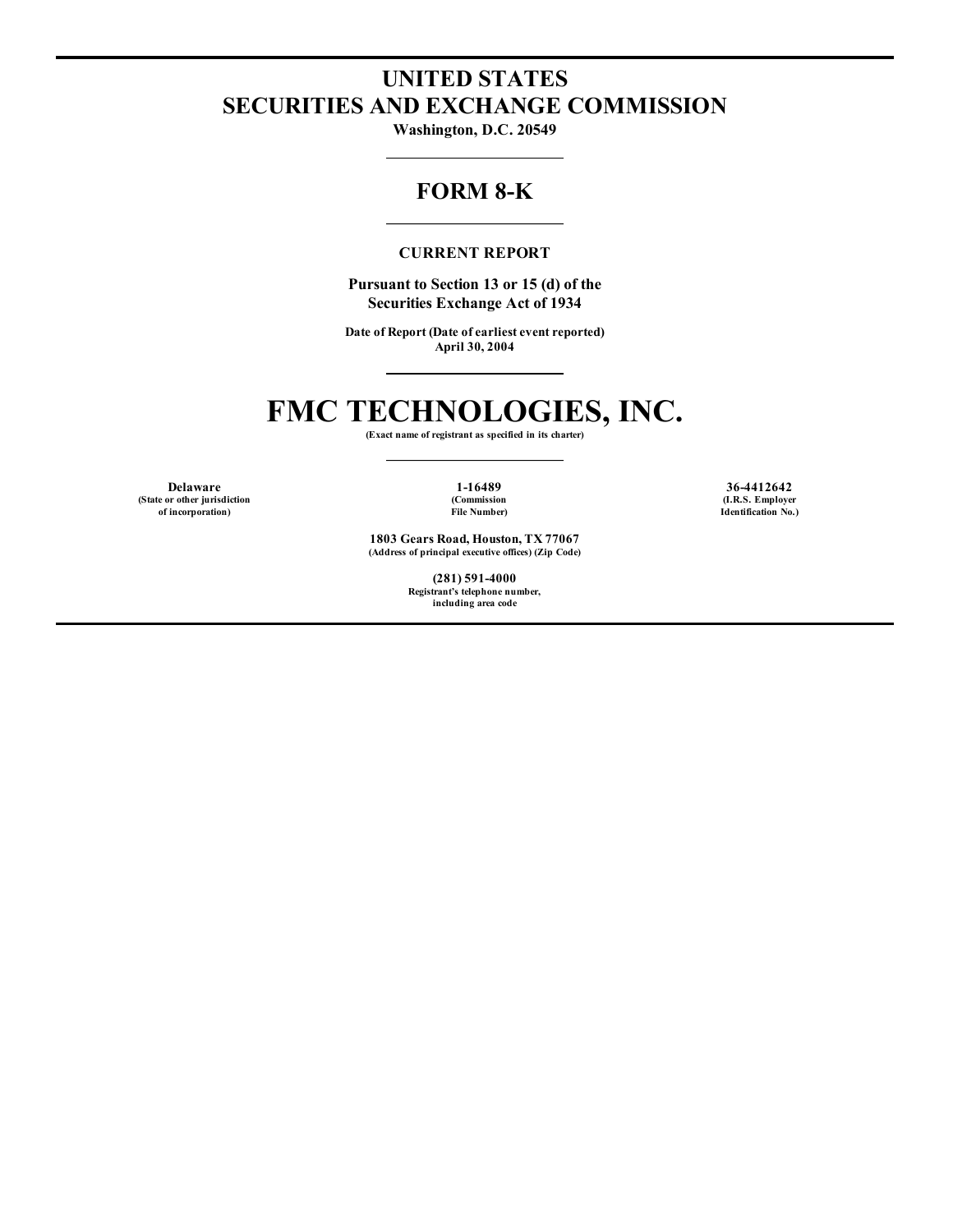#### **ITEM 7. FINANCIAL STATEMENTS AND EXHIBITS.**

(C) Exhibits:

99.1 Press Release issued by FMC Technologies, Inc. dated April 30, 2004

#### **ITEM 9. REGULATION FD DISCLOSURE.**

On April 30, 2004, FMC Technologies, Inc. issued a press release announcing that it had obtained a committed \$250 million, five-year revolving credit facility maturing in April 2009. A copy of the press release is furnished as Exhibit 99.1 to this report and is incorporated herein by reference.

This information is being furnished under Item 9 of Form 8-K and is not deemed "filed" for purposes of Section 18 of the Securities Exchange Act of 1934, as amended, is not subject to the liabilities of that section and is not deemed incorporated by reference in any filing under the Securities Act of 1933, as amended. The posting and furnishing of this information is not intended to, and does not, constitute a determination by FMC Technologies, Inc. that the information is material or that investors should consider this information before deciding to buy or sell FMC Technologies, Inc. securities.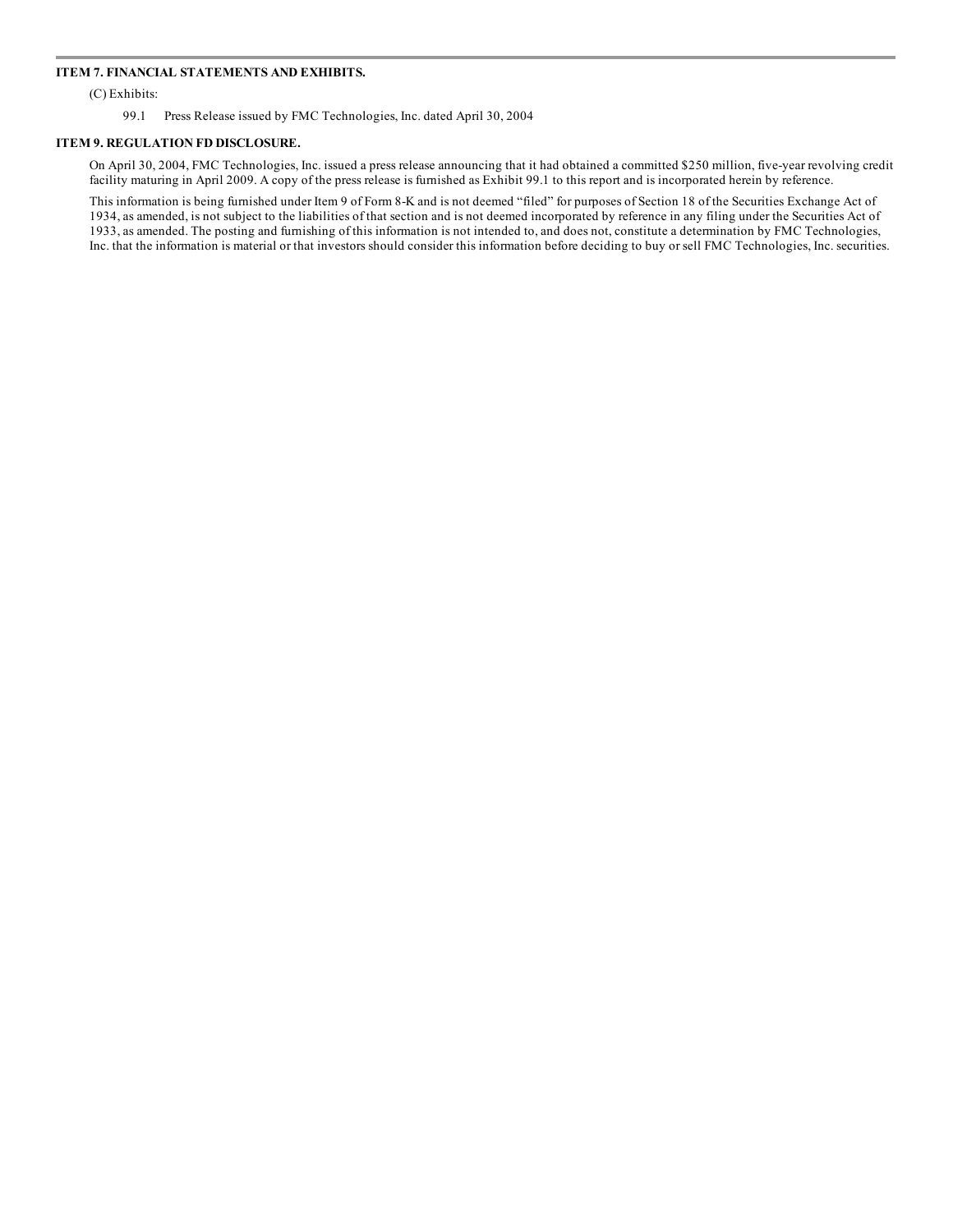#### **SIGNATURE**

Pursuant to the requirements of the Securities Exchange Act of 1934, the Registrant has duly caused this report to be signed on its behalf by the undersigned thereunto duly authorized.

#### **FMC TECHNOLOGIES, INC.**

By: /s/ Jeffrey W. Carr

Jeffrey W. Carr Vice President, General Counsel and Secretary

Date: April 30, 2004